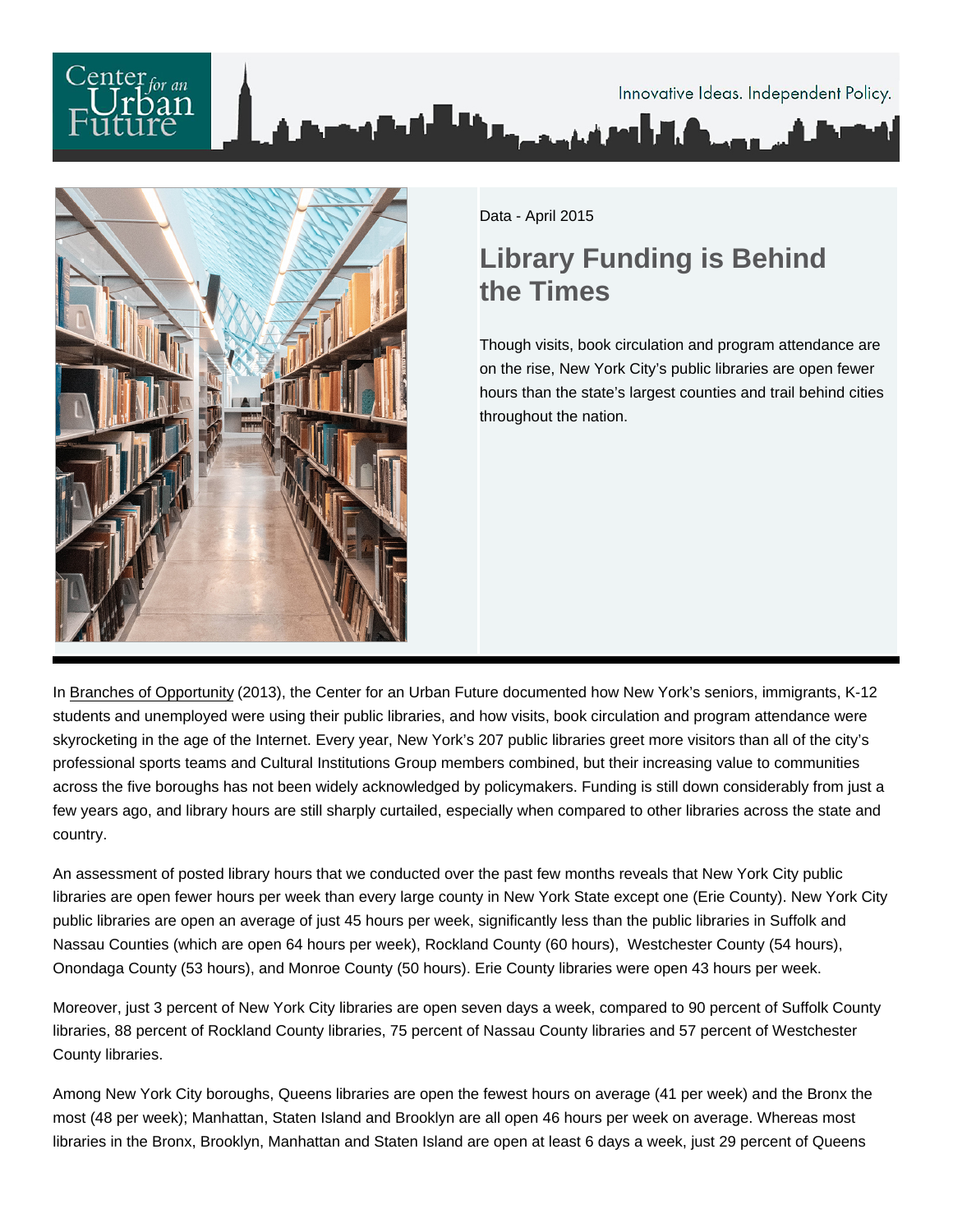libraries open their doors that much.

Our analysis also compared New York City's public libraries with library systems in the nation's 10 largest cities. We find that New York's public libraries fall into the bottom half of large urban libraries nationally when it comes to service hours. Out of the country's ten largest cities, New York ranks 7th. Just San Jose and Houston offer fewer service hours than the five boroughs. Public libraries in San Antonio are open 57 hours per week (with 100 percent open seven days), while those in Los Angeles are open 53 hours, San Diego 51 hours and Chicago 49 hours.

Library service hours are an enormously important barometer of their effectiveness. When libraries have to close early in the evening and on the weekends, fewer working families are able to take advantage of their resources, including not just books but classes and workshops. As Mayor de Blasio and the City Council negotiate a new budget, bringing the city's library hours more in line with their peers across the state and country should be a high priority.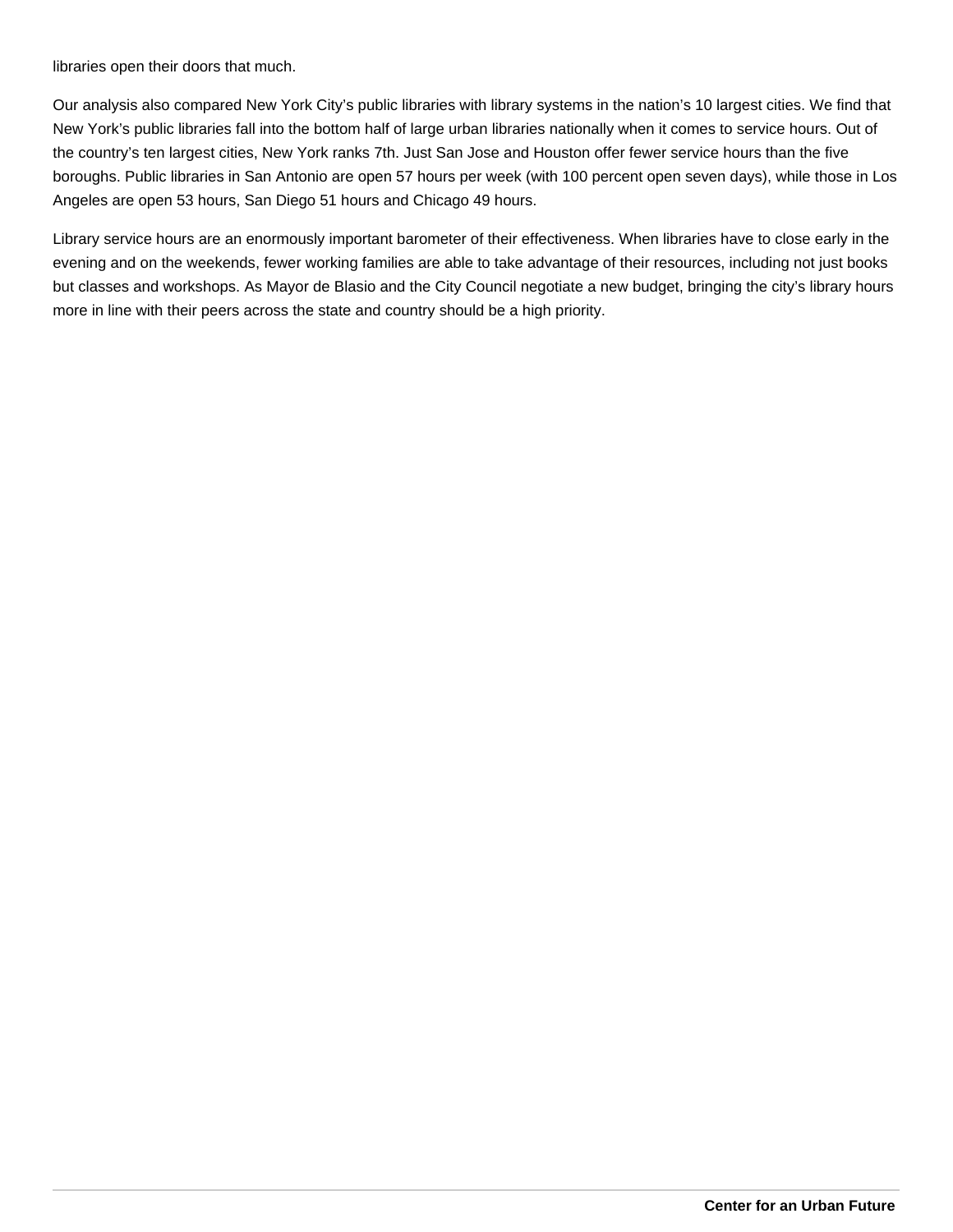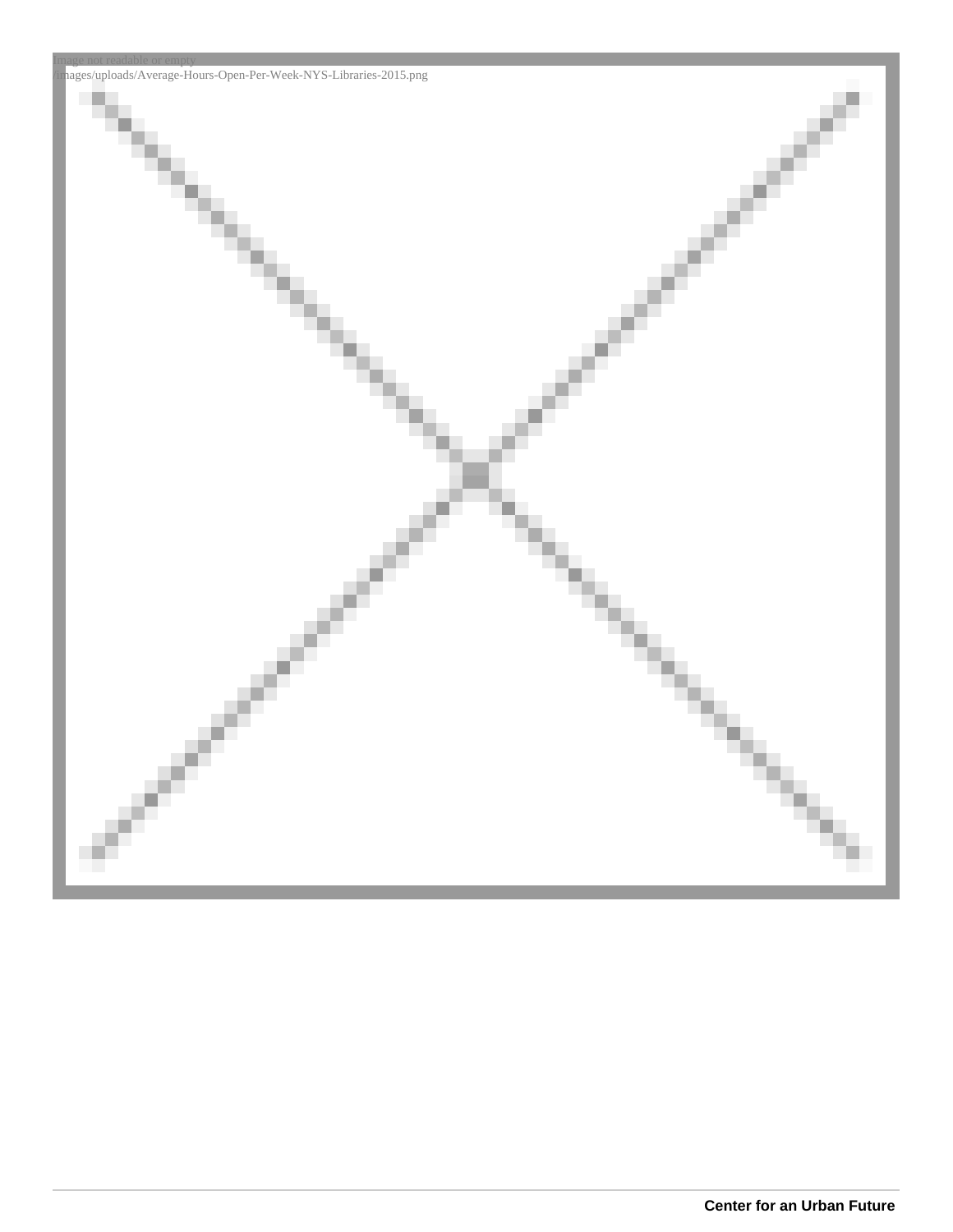

| Library Service Hours in New York State's Largest Counties |                         |                      |                               |
|------------------------------------------------------------|-------------------------|----------------------|-------------------------------|
| County                                                     | Avg Hours Open per Week | Branches open 7 days | Branches open at least 6 days |
| Nassau                                                     | 64                      | 75%                  | 100%                          |
| Suffolk                                                    | 63.6                    | 90%                  | 98%                           |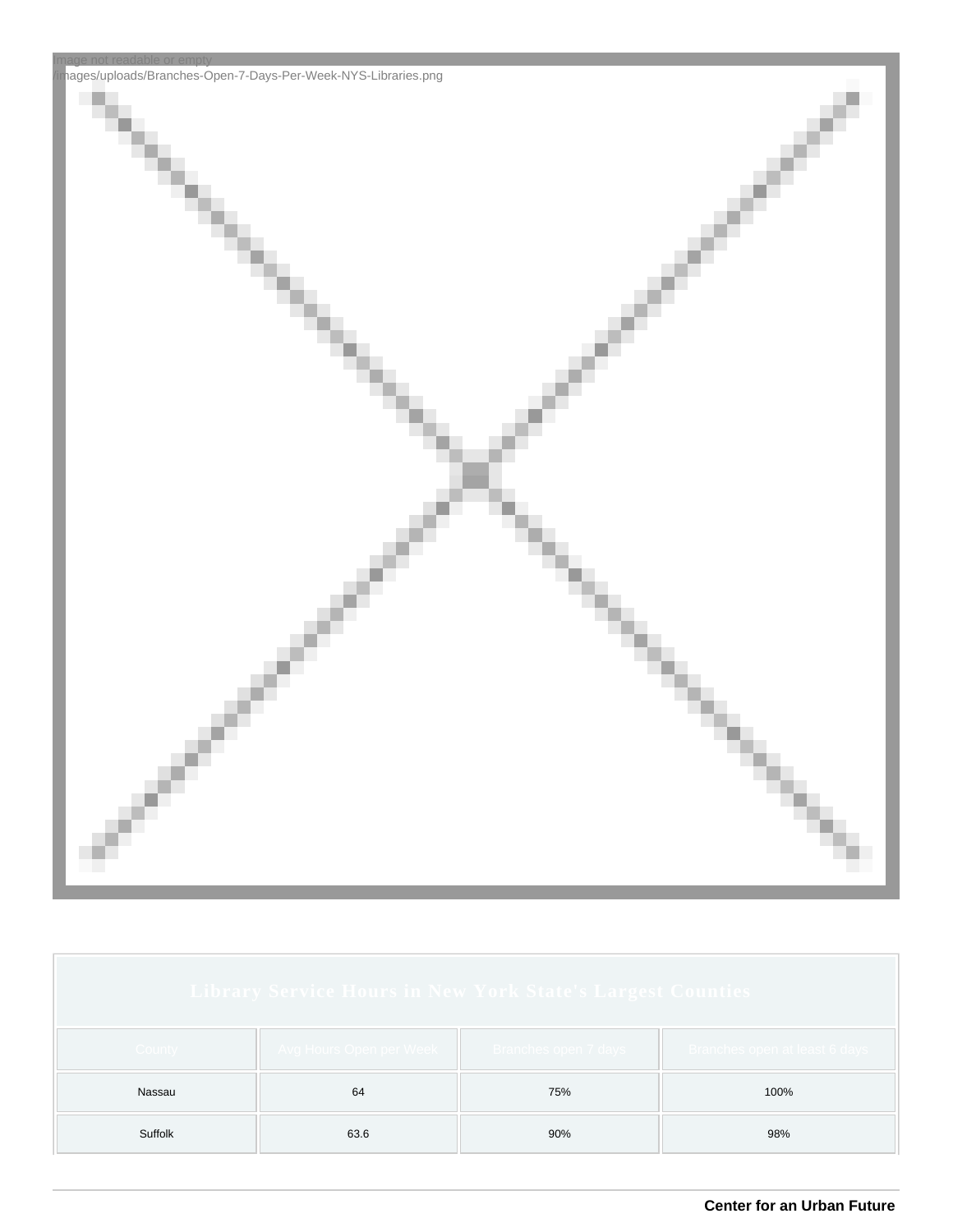| Rockland      | 59.9 | 88%   | 100% |
|---------------|------|-------|------|
| Westchester   | 54   | 57%   | 98%  |
| Onondaga      | 52.7 | 38%   | 94%  |
| Monroe        | 50.4 | 24%   | 97%  |
| Albany        | 46.6 | 32%   | 89%  |
| <b>Broome</b> | 45.2 | $0\%$ | 78%  |
| NYC (all)     | 44.7 | 3%    | 67%  |
| Erie          | 43.1 | 22%   | 53%  |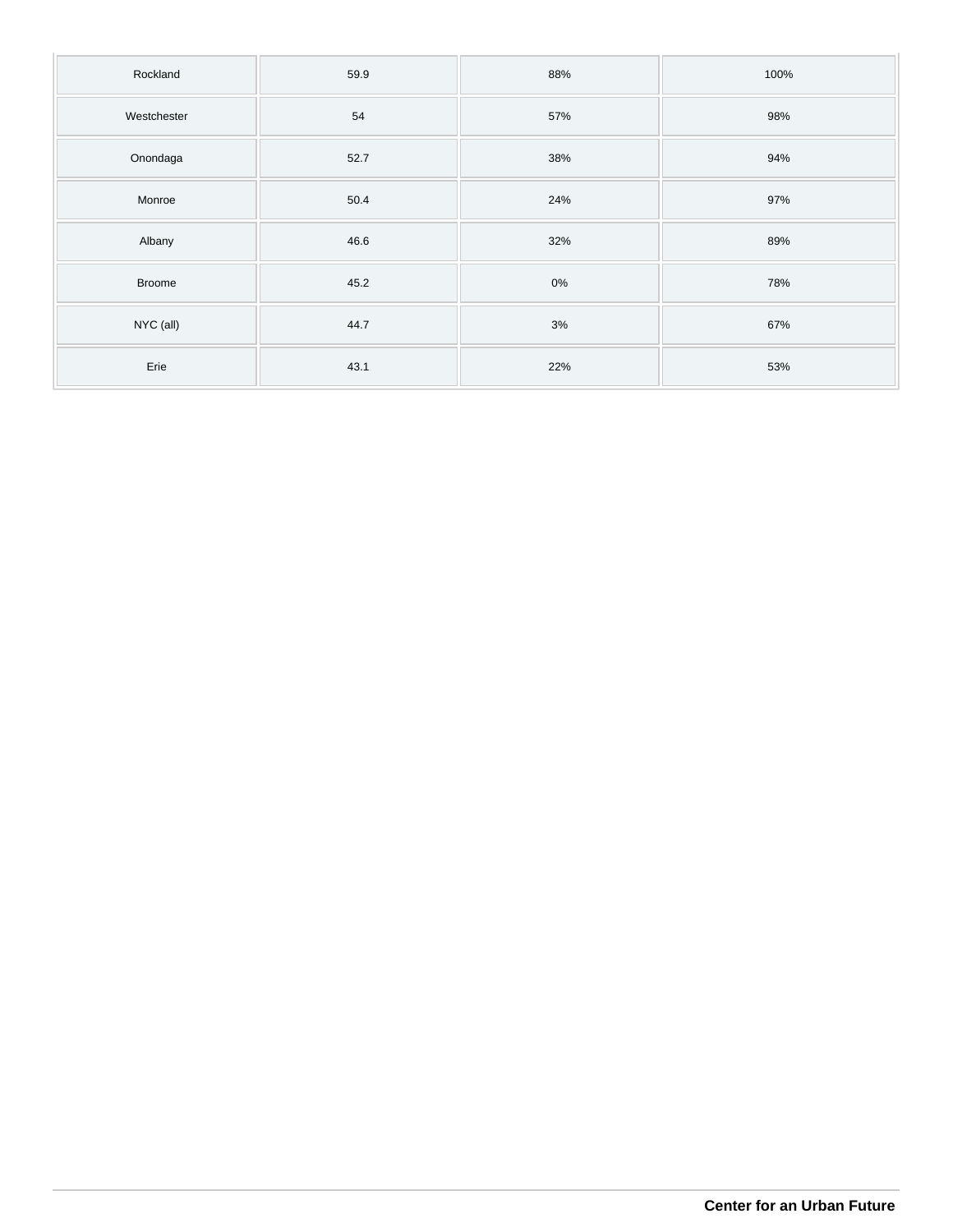

| Library Service Hours in Ten Largest Cities Nationwide |                       |                      |                               |
|--------------------------------------------------------|-----------------------|----------------------|-------------------------------|
| City                                                   | Avg Hours Open per Wk | Branches open 7 days | Branches open at least 6 days |
| San Antonio                                            | 56.5                  | 100%                 | 100%                          |
| LA                                                     | 52.8                  | 11%                  | 100%                          |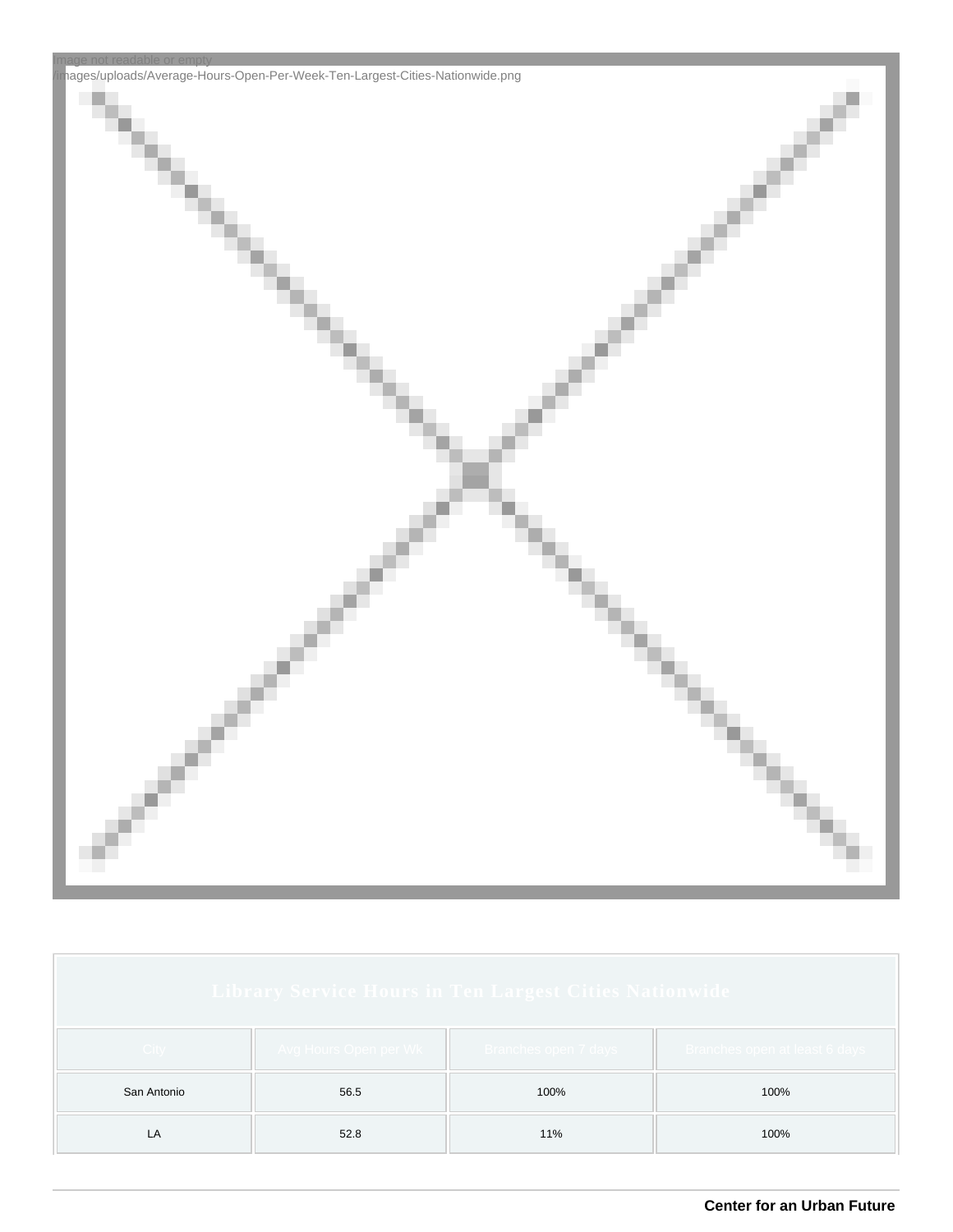| San Diego    | 50.6 | 35% | 100% |
|--------------|------|-----|------|
| Chicago      | 48.8 | 5%  | 97%  |
| Phoenix      | 48.4 | 53% | 53%  |
| Dallas       | 45.2 | 24% | 31%  |
| Philadelphia | 44.9 | 6%  | 75%  |
| <b>NYC</b>   | 44.7 | 3%  | 67%  |
| Houston      | 39.0 | 2%  | 52%  |
| San Jose     | 35.8 | 4%  | 4%   |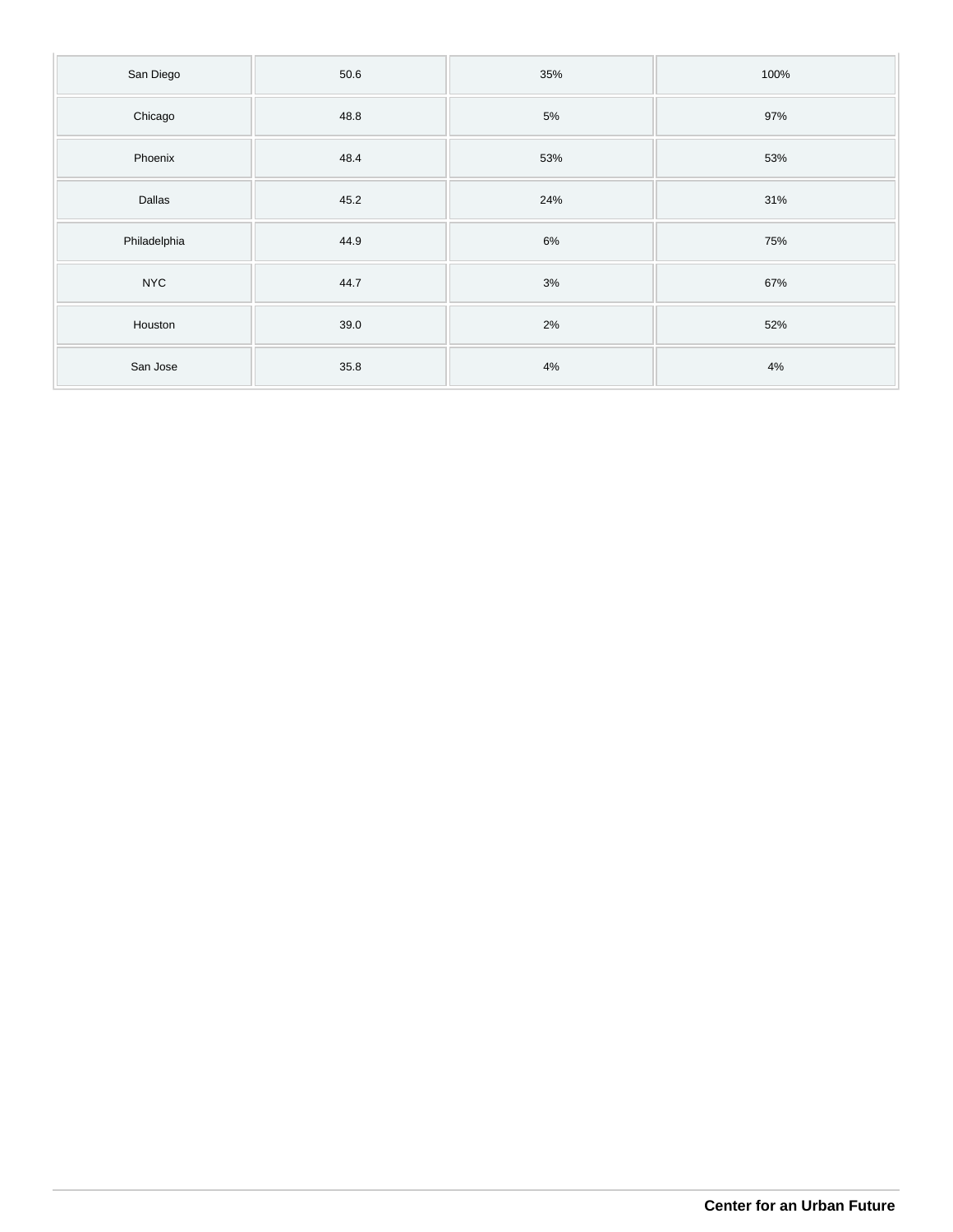

| Library Service Hours by NYC Borough |                         |                      |                               |
|--------------------------------------|-------------------------|----------------------|-------------------------------|
| County                               | Avg Hours Open per Week | Branches open 7 days | Branches open at least 6 days |
| <b>Bronx</b>                         | 47.9                    | 3%                   | 97%                           |
| Manhattan                            | 46.1                    | 3%                   | 97%                           |

**The Company**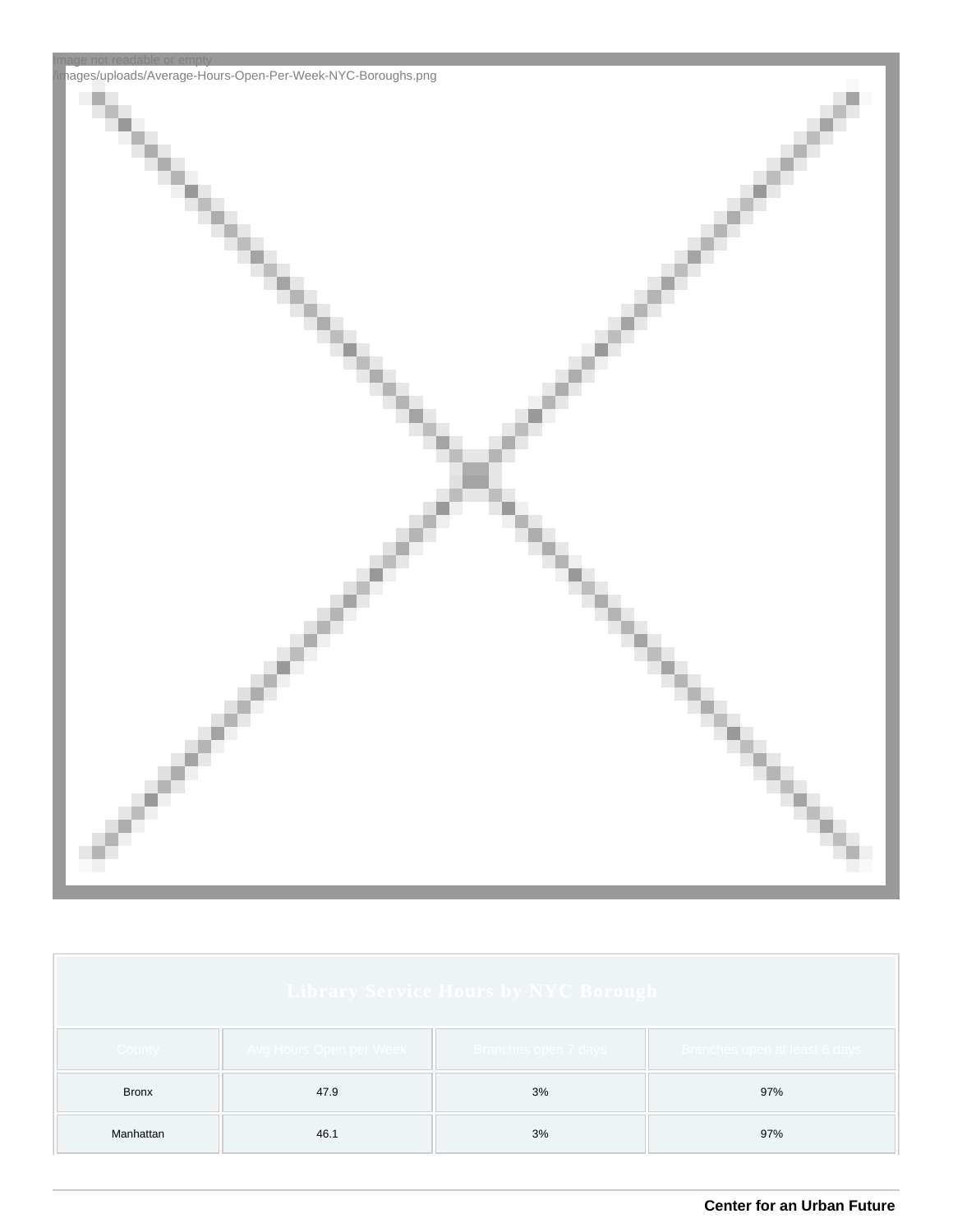| Staten Island | 46   | 8% | 92% |
|---------------|------|----|-----|
| Brooklyn      | 45.6 | 3% | 64% |
| Queens        | 40.9 | 3% | 29% |

Source: This data is from an assessment of posted library hours that we conducted in November 2014-March of 2015.

This data analysis was written by David Giles, researched by Jeanette Estima, Eva Bein and Melanie Breault and edited by Jonathan Bowles. Design by Amy Parker.

This data analysis is part of a series of research briefs on New York City public libraries that was generously funded by the Charles H. Revson Foundation.

General operating support for Center for an Urban Fu-ture has been provided by the Bernard F. and Alva B. Gimbel Foundation, Fund for the City of New York, the Lucius N. Littauer Foundation and the M&T Charitable Foundation.

## RELATED PRESS

[Report Says Libraries Should Be Open More; Libraries A](http://www.wsj.com/articles/report-says-new-york-city-libraries-should-be-open-more-libraries-agree-1428625533)gree

Wall Street Journal, by Sophia Hollander, April 09, 2015

[NYC Public Libraries Get Largest Funding Increase E](http://hyperallergic.com/217213/nyc-public-libraries-get-largest-funding-increase-ever/)ver

Hyperallergic, by Jillian Steinhauer, June 24, 2015

[New York City libraries open fewer hours than anywhere else in state:](http://www.nydailynews.com/news/politics/nyc-libraries-open-hours-rest-state-report-article-1.2180139) report

New York Daily News, by Erin Durkin, April 09, 2015

## [Report: NYC libraries operating hours not long eno](http://www.sfgate.com/news/article/Report-NYC-libraries-operating-hours-not-long-6191312.php)ugh

San Francisco Chronicle, April 10, 2015

## [Read it & weep: New York City next to last in state library h](http://nypost.com/2015/04/10/read-it-weep-new-york-city-next-to-last-in-state-library-hours/)ours

New York Post, by Carl Campanile, April 10, 2015

[Library Hours Ranked in 10 Biggest Cit](http://nextcity.org/daily/entry/library-hours-big-cities-ranking-new-york-open)ies

Next City, by Marielle Mondon, April 09, 2015

## [Report: NYC libraries open less than others in s](http://www.amny.com/news/nyc-libraries-open-less-than-others-in-new-york-1.10231214)tate

amNY, by Stephanie Grella, April 09, 2015

## [Ready for growth, if funding allow](http://www.qchron.com/editions/queenswide/ready-for-growth-if-funding-allows/article_a331c711-09d2-52d8-a853-8e202f304c94.html)s